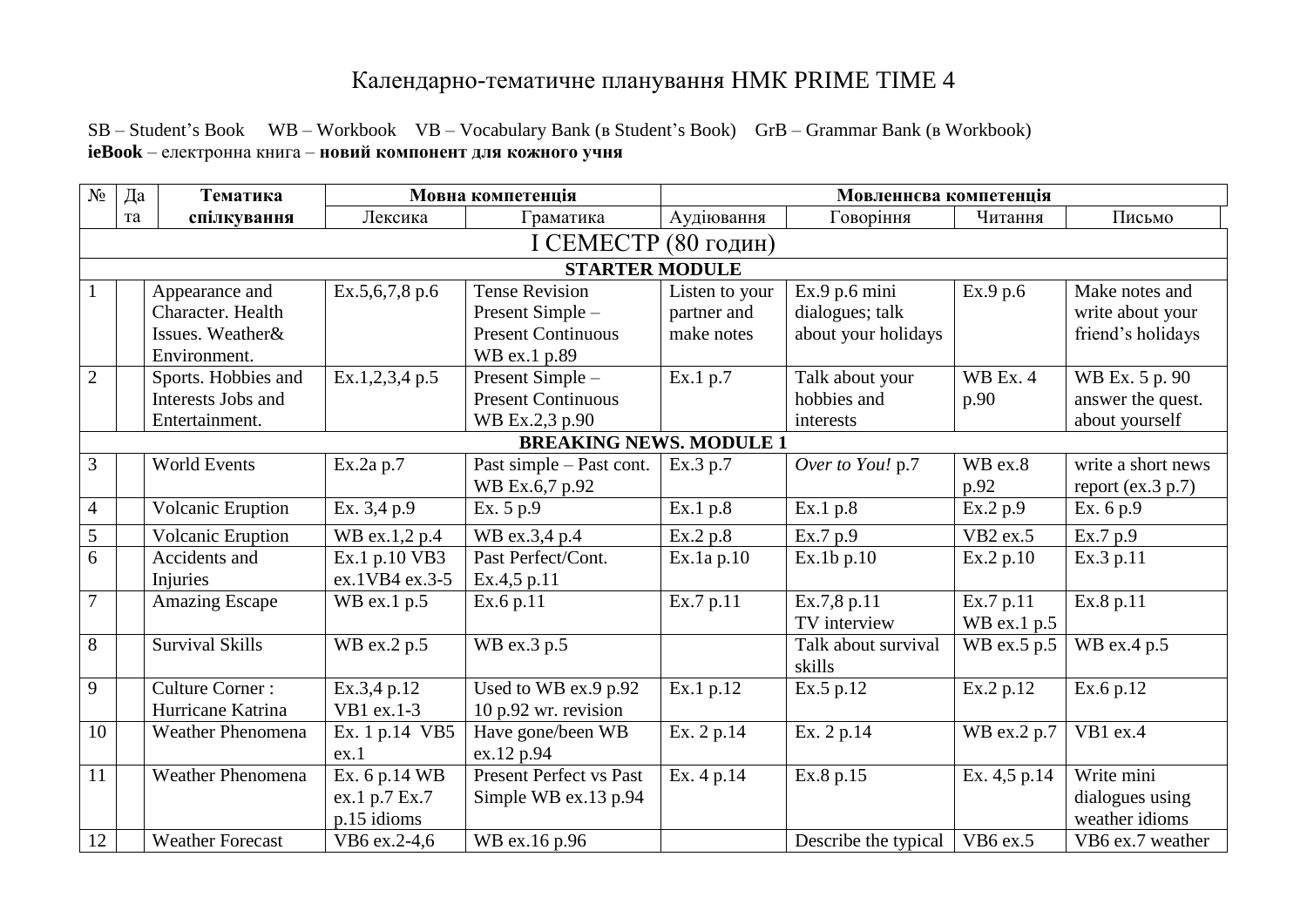|                   |                                       |                 |                         |              | weather in your     |                          | forecast          |  |  |  |
|-------------------|---------------------------------------|-----------------|-------------------------|--------------|---------------------|--------------------------|-------------------|--|--|--|
|                   |                                       |                 |                         |              | region              |                          |                   |  |  |  |
| 13                | Weird Phenomena                       | VB2 ex.6        | WB ex.17 p.96           | Ex. 3 p.14   | Ex.9 p.15           | WB ex.3 p.7              | Ex.9 p.15         |  |  |  |
| 14                | <b>Disasters</b>                      | Ex.1 p.16       | Quantifiers Ex.5,6 p.17 | Ex.1 p.16    | Ex.1b p.16          | Ex.2 p.16                | Ex.2 p.16 write   |  |  |  |
|                   |                                       |                 |                         |              |                     |                          | down questions    |  |  |  |
| 15                | <b>Disasters</b>                      | Ex.4 p.17       | Neither-nor, both Ex.7  | Ex.9 p.17    | Ex.9 p.17           | Ex.3 p.17                | Ex.8,9 p.17       |  |  |  |
|                   |                                       |                 | p.17                    |              |                     |                          |                   |  |  |  |
| 16                | Experiences and                       | Ex.1a p.18 WB   | WB ex.18,19 p.96        | Ex.1a p.18   | WB ex.15 p.94       | WB ex.14                 | WB ex.15 p.94     |  |  |  |
|                   | <b>Disasters</b>                      | ex.1 p.9        |                         |              | Ex.1b p.18          | p.94                     |                   |  |  |  |
| 17                | <b>Disasters</b>                      | Ex.2a p.18      | WB ex.20 p.96           | Ex.2a p.18   | Ex.2a,3 p.18        | WB ex.3 p.9              | Ex.2a p.18        |  |  |  |
| 18                | News Report                           | WB ex 1,2 p.9   | WB ex $4 p.9$           | Ex.4 p.18    | Ex.5 p.18           | WB ex 3 p.9              | Ex.5 p.18         |  |  |  |
| $\overline{19}$   | Flood Safety                          | WB ex.1,2,3     | Phrasal verbs ex.1 p.25 | WB ex.4 p.10 | Talk about dos and  | $\overline{W}$ B ex. 1,2 | Draw a poster     |  |  |  |
|                   |                                       | p.10 ex.3,4p.11 |                         |              | don'ts during flood | p.11                     | "Flood Safety"    |  |  |  |
| 20                | The Runaway Train                     | Ex.4-6 p.20-21  | Ex.7 p. 21              | WB ex.4 p.9  | WB ex.9 p.12        | Ex.1,2 p. 20             | Ex.8 p.21         |  |  |  |
|                   |                                       | WB ex.3,4 p.11  |                         |              |                     | WBex.5p.11               |                   |  |  |  |
| 21                | A Nasty Experience                    | WB ex. 6 p.12   | WB ex.8 p.12            | Ex.9 p.21    | Ex.8 p.21           | WB ex.1                  | Ex.10 p.21        |  |  |  |
|                   |                                       |                 |                         |              | WB ex.10 p.12       | p.12                     | WB ex.11 p.12     |  |  |  |
| 22                | <b>TV Programmes</b>                  | Ex.1,4 p.13     | WB ex.1 p.14            | Ex.2,3 p.13  | Ex.1 p.13           | Ex.3 p.13                | Ex.1 p.13 write   |  |  |  |
|                   |                                       |                 |                         |              |                     |                          | My TV guide       |  |  |  |
| 23                | <b>TV Programmes</b>                  | WB ex.3 p.6     | WB ex.1,2 p.17          | Ex.5 p.13    | WB ex.5 p.6 Ex.6    | WB ex.4 p.6              | WB ex.5 p.6       |  |  |  |
|                   |                                       |                 |                         |              | p.13                |                          |                   |  |  |  |
| 24                | Curricular:                           | Ex.3 p.19       | WB ex.3 p.17            | Ex.1 p.19    | Ex.4 p.19           | Ex.2 p.19                | Ex.5 p.19         |  |  |  |
|                   | Geography                             |                 |                         |              |                     |                          |                   |  |  |  |
| 25                | ie-book (video activities)            |                 |                         |              |                     |                          |                   |  |  |  |
| $\overline{26}$   | Skills Practice 1 SB p.22-23          |                 |                         |              |                     |                          |                   |  |  |  |
| 27                | Skills Practice 2 SB p.24             |                 |                         |              |                     |                          |                   |  |  |  |
| 28                | Revision SB p.26 Language in Use p.25 |                 |                         |              |                     |                          |                   |  |  |  |
| 29                | Revision WB pp.142-144                |                 |                         |              |                     |                          |                   |  |  |  |
| 30                | Module Test 1                         |                 |                         |              |                     |                          |                   |  |  |  |
|                   | <b>CONSUMER SOCIETY. MODULE 2</b>     |                 |                         |              |                     |                          |                   |  |  |  |
| $\lceil 1 \rceil$ | Shops and Services                    | Ex.1 p.27 VB7   | <b>Future Tenses WB</b> | Ex.1 p.27    | Ex.3 p.27 VB7       | Ex.1 p.27 WB             | Over to you! p.27 |  |  |  |
|                   |                                       | ex.1            | ex.1,2,3 pp.97-98       |              | ex.2,3              | ex.1 p.18                |                   |  |  |  |
| $\overline{2}$    | Products of the                       | Ex.1,4 pp.28-29 | Ex.5,6 p.29 WB ex.1,2   | Ex.1,2 p.28  | Ex.1 p.28 Ex.8      | Ex.3 p.28                | Ex.8 p.29         |  |  |  |
|                   | Future                                | WB ex.2-4 p.18  | p.98                    |              | p.29                |                          |                   |  |  |  |
| $\mathfrak{Z}$    | <b>Supermarket Tricks</b>             | Ex.1a,4 p.30-31 | WB ex.5 p.18            | Ex.1, 2 p.30 | Ex.1b,2 p.30        | Ex.2,3 p.30              | Ex.7 p.29         |  |  |  |
| $\overline{4}$    | Shopping                              | WB ex.1,2 p.19  | Comparison Ex.5,6       | Ex.2 p.27    | Ex.9 p.31           | WB ex.3 p.21             | Ex.9 p.31         |  |  |  |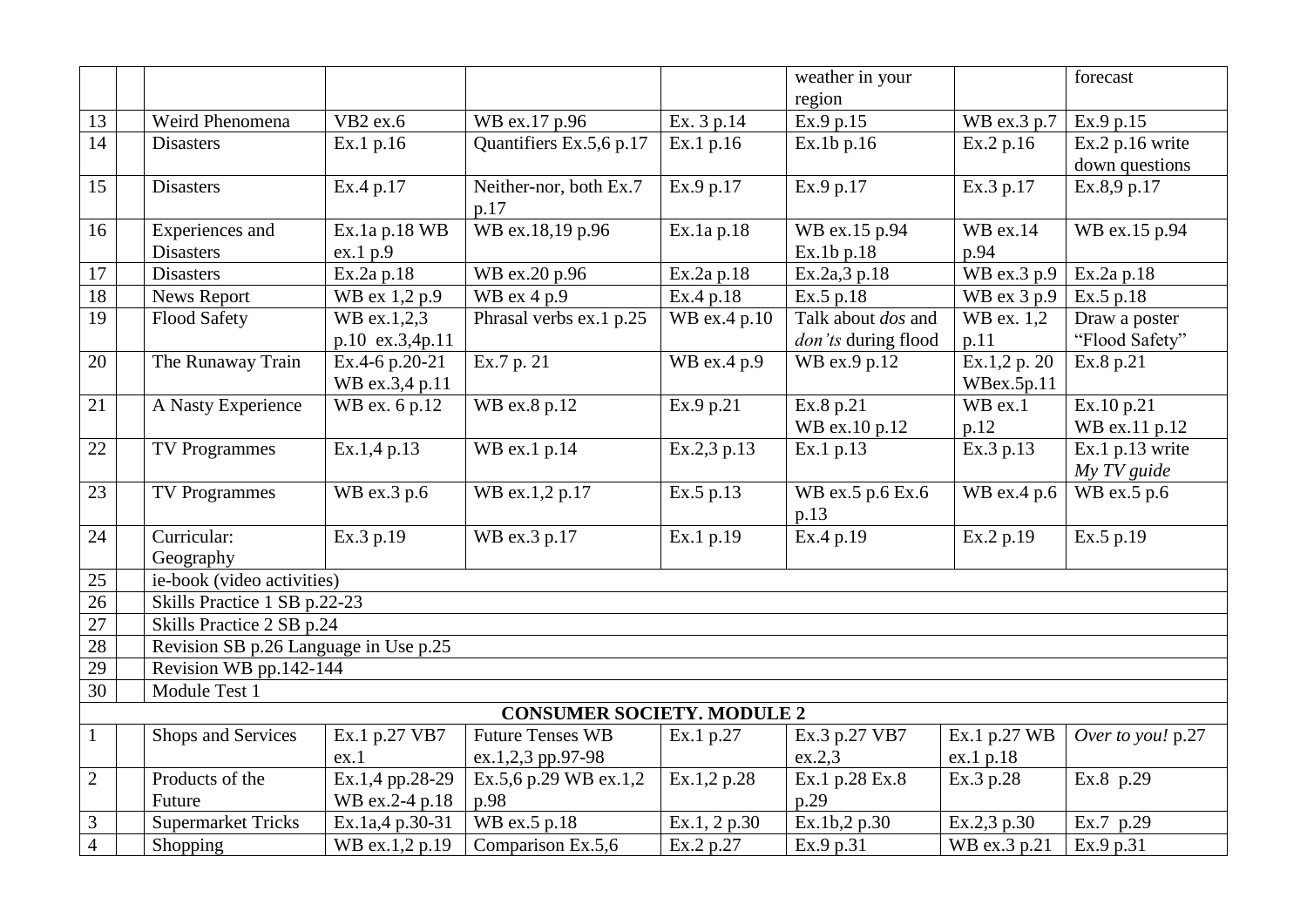|                 |                                       |                 | p.31 WB ex.3 p.19               |                        |                     |                |                 |
|-----------------|---------------------------------------|-----------------|---------------------------------|------------------------|---------------------|----------------|-----------------|
| 5               | Supermarket                           | VB8-9 ex.1,2,3  | WB ex.8,9,10 p.99               |                        | VB9-VB10 ex.2       | Ex.1 p.27      | WB ex.14b p.100 |
|                 | Shopping.                             |                 |                                 |                        | WB ex.14a p.100     |                |                 |
| 6               | Food and Drinks                       | VB10 ex.1,2,3   | WB ex.3,4 p.98                  | WB Ex. E               | WB ex.5 p.98 act    | WB ex.5 p.98   | WB ex.6,7 p.98  |
|                 |                                       |                 |                                 | p.147                  | out dialogue        |                |                 |
| 7               | <b>Culture Corner</b>                 | Ex.3 p.32       | Verb+ing/infinitive             | Ex.1 p.32              | Ex.1 p.32           | WB ex.4 p.19   | Ex.4 p.32       |
|                 |                                       |                 | Ex.7,8 p.31                     |                        |                     | Ex.1,2 p.32    |                 |
| 8               | Well Known                            | WB ex.2,3 p.20  | WB ex.15 p.102 WB               | Ex.3 p.33              | Ex.5 p.32           | WB ex.1 p.20   | Ex.5 p.32       |
|                 | Products                              |                 | ex.23, 24 p.104                 |                        |                     |                |                 |
| 9               | <b>Buying Clothes</b>                 | Ex.2 p.33       | WB ex.16,17 p.102               | Ex.1 p.33              | Ex.4 p.33 act out   | WB ex.4 p.20   | WB ex.6 p.21    |
|                 |                                       |                 |                                 |                        | dialogues           | Ex.1b p.33     |                 |
| 10              | Life Styles                           | Ex.1,4,5p.34-35 | WB ex.18,19 p.102               | Ex.2 p.34              | Ex.1 p.34           | Ex.2 p.34      | Ex.1c p.34      |
| $\overline{11}$ | Life Styles                           | WB ex.1 p.21    | WB ex.11, 12 p.100              | Ex.2 $p.\overline{34}$ | Ex.5,6 p.35         | Ex.3 p.34      | Ex.7 p.35       |
| $\overline{12}$ | New Technology in                     | Ex.3,4 p.37     | Future Perfect/                 | Ex.1,8 p.36-           | Ex.1,8 p.36-37      | Ex.2 p.37      | Ex.9 p.37       |
|                 | Farming                               |                 | Continuous Ex.5,6 p.37          | 37                     |                     |                |                 |
| 13              | New Technology in                     | WB ex.1,2 p.22  | WB ex.3,4 p.22 WB               | WB ex.2 p.23           | Pros & cons of      | WB ex.2 p.21   | Ex.7 p.37       |
|                 | <b>Food Production</b>                |                 | ex.21,22 p.103-104              |                        | new technology      |                |                 |
|                 |                                       |                 |                                 |                        | (food production)   |                |                 |
| 14              | <b>Faulty Products</b>                | Ex.1a p.38      | WB ex.12 p.100                  | Ex.1a p.38             | Ex.1b p.38          | WB ex.1 p.23   | Ex.1b p.38      |
| $\overline{15}$ | Complaints                            | WB ex.3 p.23    | <b>Clauses of Concession</b>    | Ex.2 p.38              | Ex.3 p.38 Ex.2 p.   | WB ex.1 p.23   | Ex.2 p.38 write |
|                 |                                       |                 | WB ex.25 p.104                  |                        | 38 extend on two    |                | about two extra |
|                 |                                       |                 |                                 |                        | extra problems      |                | problems        |
| 16              | <b>Online Shopping</b>                | Linking words   | <b>Clauses of Concession</b>    | WB ex, 4 p.25          | $Ex.5$ p.41 act out | Ex.1 p.40      | Ex.2,3 p.40     |
|                 |                                       | Ex.5 p.41       | Ex.4 p.41                       |                        | telephone talk      |                |                 |
| 17              | Complaints                            | WB ex.6,7 p.26  | WB ex.5 p.26                    |                        | WB ex.1,2 p.25      | WB ex.1,3,4    | WB ex. p.26     |
|                 |                                       |                 |                                 |                        |                     | p.25           |                 |
| 18              | Curricular:                           | Ex.3 p.39       | WB ex.26 p.104                  | Ex.1 p.39              | Ex.1,4 p.39         | Ex.1,2 p.39    | Ex.4 p.39       |
|                 | Citizenship                           |                 |                                 |                        |                     |                |                 |
| 19              | ie-book (video activities)            |                 |                                 |                        |                     |                |                 |
| 20              | Skills Practice 1 SB p.42-43          |                 |                                 |                        |                     |                |                 |
| 21              | Skills Practice 2 SB p.44             |                 |                                 |                        |                     |                |                 |
| $\overline{22}$ | Revision SB p.46 Language in Use p.45 |                 |                                 |                        |                     |                |                 |
| $\overline{23}$ | Revision WB pp.145-147                |                 |                                 |                        |                     |                |                 |
| 24              | Module Test 2                         |                 |                                 |                        |                     |                |                 |
|                 |                                       |                 | THE RIGHT THING TO DO. MODULE 3 |                        |                     |                |                 |
|                 | <b>Community Action</b>               | Ex.1,2 p.47     | Modals WB ex.1,2                | Ex.1 p.47              | Ex.2 p.47 Over to   | WB ex.1,2 p.39 | Over to You!    |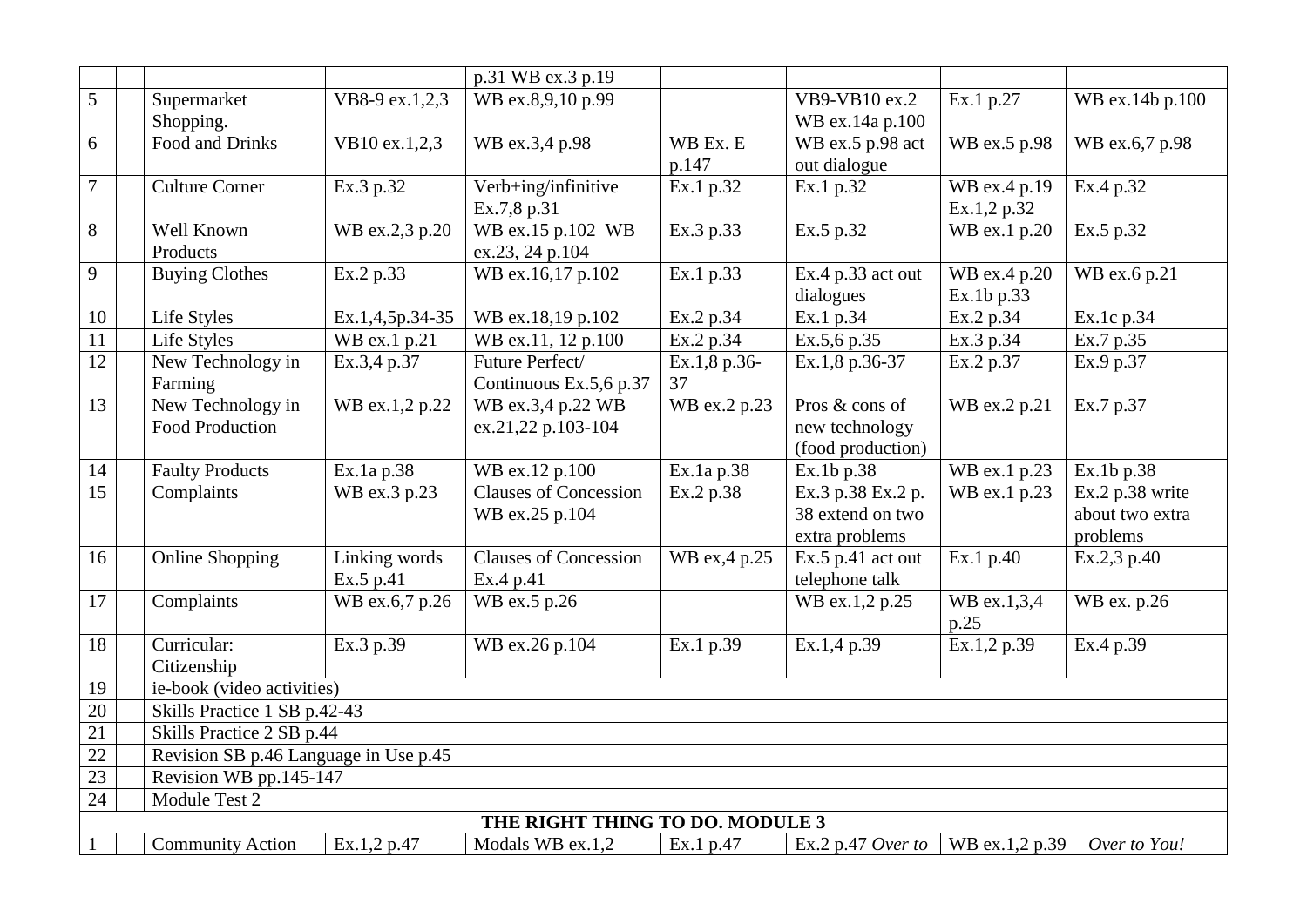|                 |                                          |                          | p.106                     |                        | You!               |                | p.47              |  |  |
|-----------------|------------------------------------------|--------------------------|---------------------------|------------------------|--------------------|----------------|-------------------|--|--|
| $\overline{c}$  | <b>Society Groups</b>                    | Ex.1 p.48                | WB ex.3, 4 p.106          | Ex.1 p.48              | Ex.1,2 p.48        | WB ex.3 p.39   | WB ex.4,5 p.39    |  |  |
| $\overline{3}$  | <b>Society Groups</b>                    | Ex.5 p.49                | Ex.6 p.49                 | Ex.3 p.48              | Ex.7 p.49          | Ex.3 p.48      | Ex.8 p.49         |  |  |
| $\overline{4}$  | <b>Social Issues</b>                     | WB ex.1,2,3              | WB ex.4 p.32              | Ex.1a p.50             | Ex.8 p.49          | Ex.4 p.49      | WB ex.7-9 p.40    |  |  |
|                 |                                          | p.32 Ex.1 p.50           | WB ex.6 p.40              |                        | Ex.1b p.50         |                |                   |  |  |
| 5               | World problems                           | Ex.1 p.50 VB12           | Conditional WB ex.5       | $\overline{Ex.2p.50}$  | Ex.1b p.50         | Ex.2 p.50      | WB ex.10 p.40     |  |  |
|                 |                                          | ex.1,2                   | p.107 Ex.6 p.51           |                        |                    |                |                   |  |  |
| 6               | <b>Street Education</b>                  | WB ex.1,2,3              | WB ex.4 p.33              | Ex.2 p.50              | Ex.10a p.51        | Ex.3 p.50      | Ex.10b p.51       |  |  |
|                 |                                          | p.33                     |                           |                        |                    |                |                   |  |  |
| 7               | <b>Charity Projects</b>                  | VB13 ex.1,2              | Wishes Ex.7,8 p.51        | WB ex.5 p.33           | Ex.9 p.51          | WB ex.1p.34    | Ex.9 p.51         |  |  |
| $\overline{8}$  | <b>Culture Corner</b>                    | Ex.3 p.52 WB             | WB ex. 6,7 p.108          | Ex.1 p.52              | Ex.1,4 p.52        | Ex.1,2 p.52    | Ex.4 p.52         |  |  |
|                 |                                          | ex.2 p,34                |                           |                        |                    |                |                   |  |  |
| 9               | Donation to Charity                      | Ex.3 p.53                | WB ex. 9,10 p.108         | Ex.1,2 p.53            | Ex.5 p.53          | Ex.1,2 p.53    | WB ex. 8 p.108    |  |  |
| $\overline{10}$ | <b>Charity Organisations</b>             | WB ex.3 p,34             | WB ex. 11 p.108           | Ex.4 p.53              | WB ex.5 p.34       | WB ex.4 p.34   | WB ex.5 p.34      |  |  |
|                 |                                          |                          |                           |                        | Ukrainian charity  |                |                   |  |  |
|                 |                                          |                          |                           |                        | organisations      |                |                   |  |  |
| 11              | <b>Raising Awareness</b>                 | Ex.4 p.55                | Relative Clauses Ex.5,6   | Ex.1,2 p.54            | Ex.2 p.54          | Ex.2 p.54      | Ex.7 p.55         |  |  |
|                 |                                          |                          | p.55                      |                        |                    |                |                   |  |  |
| 12              | <b>Raising Awareness</b>                 | WB ex.1 p.35             | WB ex.2 p.35              | Ex.2 p.54              | Ex.8 p.55          | Ex.3 p.55      | Ex.8 p.55         |  |  |
| 13              | <b>Raising Awareness</b>                 | $\overline{VB13}$ ex.1-4 | WB ex.12,13 p.109         |                        | Ex.9 p.55          | WB ex.3 p.35   | Ex.9 p.55         |  |  |
| 14              | Animals in Space                         | VB14 ex.1,2              | WB ex.15,16,17 p.110      | Ex.1 p.56              | Ex.2 p.56          | WB ex.14 p.109 | WB ex.18 p.110    |  |  |
| 15              | Space "Colonisation"                     | VB14 ex. 3               | <b>Mixed Conditionals</b> | Ex.8 p.57              | Ex.8,9 p.57        | Ex.3 p.57      | Ex.9 p.57         |  |  |
|                 |                                          |                          | Ex.6,7 p.57               |                        |                    |                |                   |  |  |
| 16              | Future or Fantasy?                       | Ex.3,4,5 p.57            | WB ex.5 p.36              | WB ex.4 p.38           | Ex.10 p.57         | Writing Bank 3 | Ex.10 p.57        |  |  |
|                 |                                          |                          |                           |                        |                    | $(WB)$ ex.1    |                   |  |  |
| 17              | Environmental                            | Ex.1a p.58               | WB ex.2 p.41              | Ex.1a p.58             | Ex.1b,2b p.58      | WB ex.1 p.41   | Writing Bank 3    |  |  |
|                 | Problems                                 |                          |                           |                        |                    |                | $(WB)$ ex.2,3     |  |  |
| 18              | Environmental                            | WB ex.1 p.37             | WB ex.1 p.42              | $\overline{Ex}.3 p.58$ | <b>WB</b> Speaking | WB ex.1 p.37   | Environmental     |  |  |
|                 | Problems                                 | text vocabulary          |                           |                        | p.41               |                | probl. in Ukraine |  |  |
| 19              | Environmental                            | Ex. 3 p.61               | Prepositions WB ex.2,3    | Ex. 6 p.61             | Ex. 5 p.61         | Ex.1,2 p.60    | Ex. 7 p.61        |  |  |
|                 | Problems                                 |                          | p.38                      |                        |                    |                |                   |  |  |
| 20              | Curricular:Geography                     | Ex.3 p.59                |                           | Ex.1 p.59              | Ex.4,5 p.59        | Ex.1,2 p.59    | Ex.4,5 p.59       |  |  |
| 21              | ie-book (video activities)               |                          |                           |                        |                    |                |                   |  |  |
| 22              | Skills Practice 1 SB p.62-64             |                          |                           |                        |                    |                |                   |  |  |
| 23              | Revision SB p.65-66 WB p.43-45 p.124-126 |                          |                           |                        |                    |                |                   |  |  |
| 24              | Module Test 3                            |                          |                           |                        |                    |                |                   |  |  |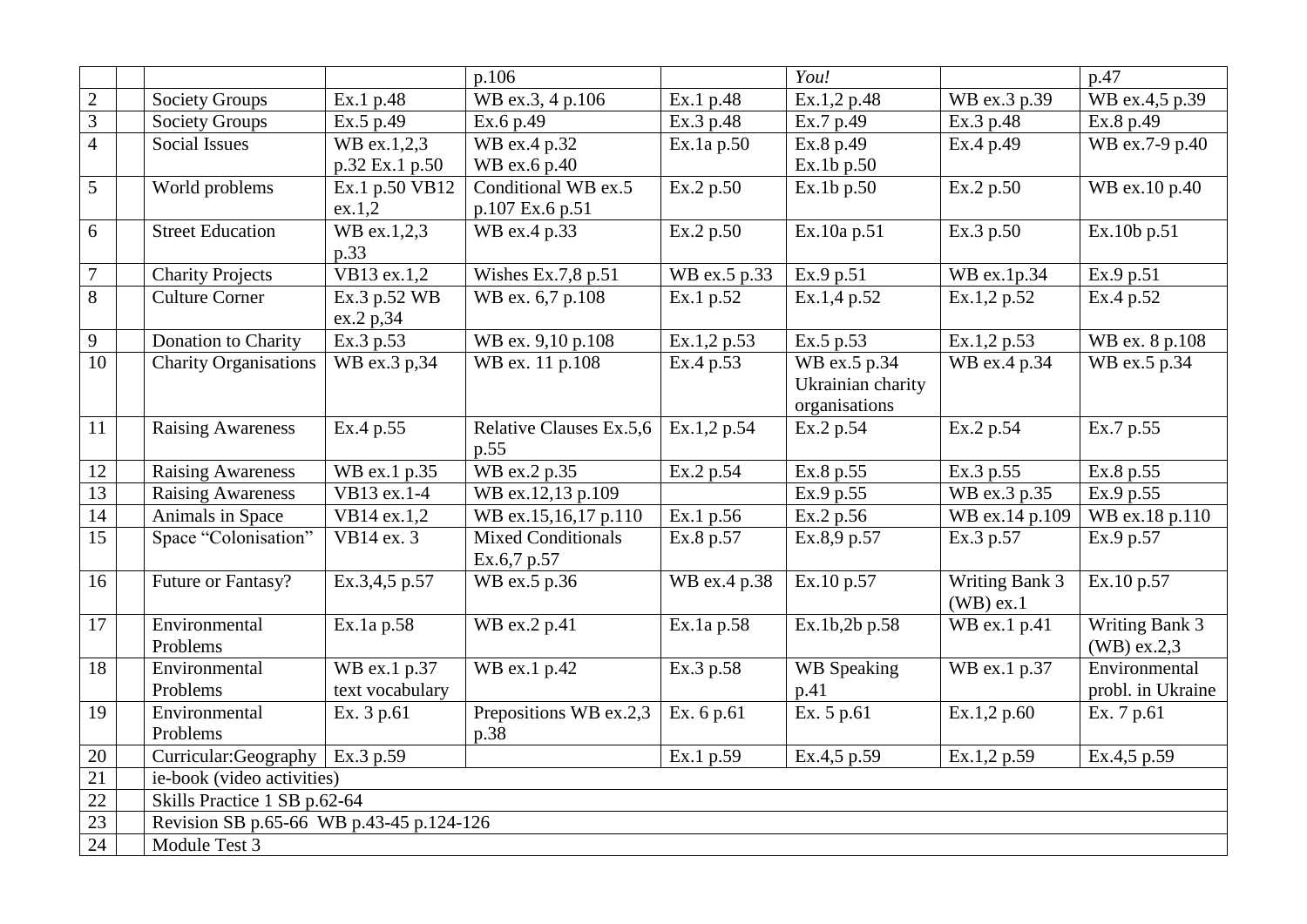| 25              | Контроль письма, читання.        |                                 |                                           |              |                                              |                            |                                                    |  |  |  |  |
|-----------------|----------------------------------|---------------------------------|-------------------------------------------|--------------|----------------------------------------------|----------------------------|----------------------------------------------------|--|--|--|--|
| 26              | Контроль аудіювання, говоріння.  |                                 |                                           |              |                                              |                            |                                                    |  |  |  |  |
|                 | <b>II CEMECTP</b>                |                                 |                                           |              |                                              |                            |                                                    |  |  |  |  |
|                 | <b>STILL A MYSTERY. MODULE 4</b> |                                 |                                           |              |                                              |                            |                                                    |  |  |  |  |
|                 | Mysterious                       | Ex.1 p.67                       | Passive Voice WB ex.5                     | Ex.2 p.67    | Ex.1 p.67                                    | Ex.1 p.67                  | Ex.1 p.67 Over                                     |  |  |  |  |
|                 | Events/Places                    |                                 | p.46 WB ex.4 p.112                        | Over to You! |                                              |                            | to You!                                            |  |  |  |  |
| $\sqrt{2}$      | <b>Mysterious Events</b>         | Ex.3,6 p.69                     | Ex.7,8 p.69                               | Ex.1 p.68    | Ex.1,2 p.68                                  | Ex.2 p.68                  | Ex.5 p.69                                          |  |  |  |  |
| $\overline{3}$  | <b>UFO</b>                       | WB ex.1,2,3<br>p.46             | WB ex.4 p.46                              | Ex.4 p.69    | Ex.9 p.69                                    | WB ex.6 p.46               | Ex.9 p.69                                          |  |  |  |  |
| $\overline{4}$  | <b>Strange Creatures</b>         | Ex.4,5 p.71                     | WB ex.1,2 p.112                           | Ex.2 p.70    | Ex.1 p.70                                    | Ex.2,3 p.70-71             | WB ex.4 p.46<br>extend the news                    |  |  |  |  |
| 5               | <b>Strange Creatures</b>         | WB ex.1,2,3<br>p.47             | Impersonal/personal<br>Passive Ex.6 p.71  |              | Ex.7 p.71                                    | WB ex.4 p.47               | Ex.7 p.71                                          |  |  |  |  |
| 6               | <b>Haunted Houses</b>            | Ex.3 p.72                       | WB ex.5 p.47                              | Ex.4 p.72    | Ex.1,4 p.72                                  | Ex.1,2 p.72                | Ex.4 p.72                                          |  |  |  |  |
| $\overline{7}$  | <b>Haunted Houses</b>            | WB ex.1,2 p.48                  | WB ex.5,6,7,8 p.113                       | Ex.3 p.73    | Ex.5 p.72                                    | WB ex.3 p.112              | Ex.5 p.72                                          |  |  |  |  |
| 8               | <b>Booking Tickets</b>           | Ex.2 p.73                       | <b>Question Tags WB</b><br>ex.3 p.48      | Ex.1 p.73    | Ex.4 p.73                                    | Ex.2 p.73                  | Wr. quest. tags<br>to your partner's<br>statements |  |  |  |  |
| 9               | <b>Guided Tour</b>               | WB ex.4 p.48                    | WB ex.13,14,15 p.115<br>WB ex. 15 p.116   | Ex.1 p.73    | Tell about your<br>impression of the<br>tour | Ex.4 p.72<br>WrBank 4 ex.1 | Ex.5 p.72                                          |  |  |  |  |
| 10              | Unexplained<br>Phenomena         | Ex.3,4 p.74                     | WB ex.3 p.49                              | Ex.1 p.74    | Ex.1 p.74                                    | Ex.1,2 p.74                | WrBank 4 ex.2                                      |  |  |  |  |
| 11              | <b>Mysterious Places</b>         | Ex.5 p.75                       | Articles WB ex.19, 20<br>p.117-118        | Ex.5 p.75    | Ex.7,8 p.75                                  | Ex.6 p.75                  | Ex.8 p.75                                          |  |  |  |  |
| 12              | <b>Extinct Species</b>           | Ex.3,4 p.77 WB<br>ex.1,2,3 p.50 | Reflective/Emphatic<br>pronouns Ex.5 p.77 | Ex.7 p.77    | Ex.1,7,8 p.76-77                             | Ex.1,2 p.76                | Ex.8 p.77                                          |  |  |  |  |
| $\overline{13}$ | <b>Types of Books</b>            | Ex.1 p.78                       | WB ex.4 p.50 WB<br>ex.10,11,12 p.114      | WB ex.5 p.50 | Ex.1 p.78                                    | WB ex.9 p.114              | Ex.1 p.78                                          |  |  |  |  |
| 14              | <b>Favourite Books</b>           | WB ex.1,2 p.51                  | WB ex.15 p.116                            | Ex.2 p.78    | Ex.3 p.78 WB ex.<br>4 p.51mini dialog.       | WB ex. 18<br>p.116         | WB ex. 18 p.116<br>add to the blog                 |  |  |  |  |
| 15              | <b>Favourite Books</b>           | WB ex.3 p.51<br>Ex.2,3,4 p. 80  | WB ex. 16,17 p.116                        | WB ex.4 p.53 | $Ex.4 p.78$ talk<br>about favourite<br>books | Ex.1 p. 80                 | Ex.5 p.81                                          |  |  |  |  |
| 16              | Curricular: Literature           | Ex.3,4 p.79 WB                  | WB ex.2,3 p.52                            | Ex.1 p.79    | Ex.1,5 p.79                                  | Ex.2 p.79                  | Ex.5 p.79                                          |  |  |  |  |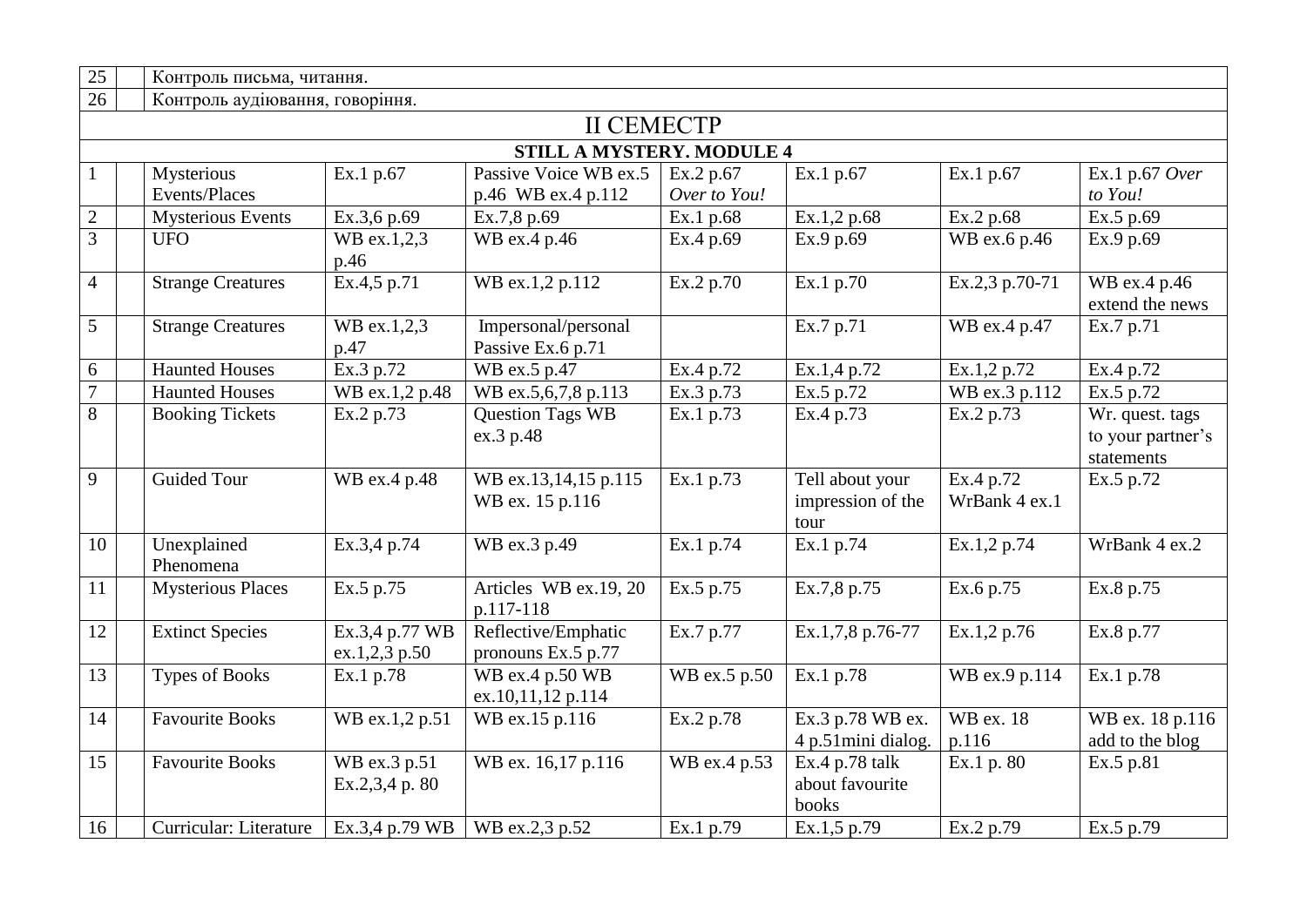|                                  |                                                | ex.1 p.52                      |                                             |              |                                               |                |                                          |  |  |  |  |  |
|----------------------------------|------------------------------------------------|--------------------------------|---------------------------------------------|--------------|-----------------------------------------------|----------------|------------------------------------------|--|--|--|--|--|
| 17                               | Book review                                    | WB ex.2,3,4<br>p.53            | WB ex.21,22,23 p.118                        |              | WB ex.7 p.54                                  | WB ex.1 p.53   | WB ex.6,7,8<br>p.54                      |  |  |  |  |  |
| 18                               |                                                | ie-book (video activities)     |                                             |              |                                               |                |                                          |  |  |  |  |  |
| $\overline{19}$                  | Skills Practice 1 SB p.82-83                   |                                |                                             |              |                                               |                |                                          |  |  |  |  |  |
| 20                               |                                                | Skills Practice 2 SB p.83-84   |                                             |              |                                               |                |                                          |  |  |  |  |  |
| $\overline{21}$                  |                                                | Revision SB p.85-86 WB p.55-56 |                                             |              |                                               |                |                                          |  |  |  |  |  |
| $\overline{22}$                  | Revision WB p.151-153                          |                                |                                             |              |                                               |                |                                          |  |  |  |  |  |
| 23                               | Module Test 4                                  |                                |                                             |              |                                               |                |                                          |  |  |  |  |  |
|                                  |                                                |                                | <b>LIFELONG LEARNING. MODULE 5</b>          |              |                                               |                |                                          |  |  |  |  |  |
|                                  |                                                |                                |                                             |              |                                               |                |                                          |  |  |  |  |  |
| $\mathbf{1}$                     | Learning                                       | Ex.1 p.87 VB18                 | WB ex.1,2 p.119-120                         | Ex.2 p.87    | Ex.1, 2 p.87 Over                             | WB ex.4 p.60   | Over to You!                             |  |  |  |  |  |
|                                  | Experiences                                    | ex.1                           |                                             |              | to You!                                       |                | p.87                                     |  |  |  |  |  |
| $\overline{2}$                   | <b>Extraordinary Skills</b>                    | Ex.1 p.88 WB                   | Ex.7 p.89                                   | Ex.1 p.88    | Ex.1,2 p.88                                   | Ex.3 p.88      | Ex.2 p.88                                |  |  |  |  |  |
|                                  | Radio Interview                                | ex.1,2,3 p.60                  |                                             |              |                                               |                |                                          |  |  |  |  |  |
| $\mathfrak{Z}$<br>$\overline{4}$ |                                                | Ex.5,6 p.89                    | WB ex.5 p.60                                | Ex.8 p.89    | Ex.8,9 p.89                                   | Ex.4,8 p.89    | Ex.8 p.89                                |  |  |  |  |  |
|                                  | School Subjects.<br>Improving Literacy.        | Ex.1 p.90                      | WB ex.3,4,5 p.120                           | Ex.2 p.90    | Ex.2b p.90 WB<br>ex.1 p.63 text<br>discussion | WB ex.1 p.63   | Ex.9 p.89                                |  |  |  |  |  |
| 5                                | Technology in<br>Education                     | Ex.4b,5 p.91                   | Questions/commands<br>Ex.6 p.91WB ex.4 p.61 | Ex.3 p.90    | Ex.7 p.91                                     | Ex.3,4 p.90-91 | $\overline{Ex.7p.91}$<br>interview ques. |  |  |  |  |  |
| 6                                | Plans for Future                               | WB ex.1,2 p.61<br>VB20 ex.1,2  | WB ex.6 p.121                               | WB ex.5 p.61 | plans after<br>finishing school               | WB ex.2 p.72   | Ex.8 p.91                                |  |  |  |  |  |
| $\tau$                           | <b>Culture Corner:</b><br>The $D$ of $E$ Award | Ex.3 p.92 WB<br>ex.1 p.62      | WB ex.7 p.122                               | Ex.4a p.92   | Ex.4 p.92                                     | Ex.1,2 p.92    | Ex.4b p.92                               |  |  |  |  |  |
| 8                                | <b>Borrowing Library</b><br><b>Books</b>       | Ex.3 p.93 WB<br>ex.2 p.62      | WB ex.8 p.122                               | Ex.2 p.93    | Ex.1 p.93 WB<br>ex.3 p.62                     | Ex.2 p.93      | Ex.5 p.92                                |  |  |  |  |  |
| 9                                | <b>Borrowing Library</b><br><b>Books</b>       | VB20 ex.3,4,5                  | WB ex.9,10 p.122                            | Ex.4 p.93    | Ex.5 p.93                                     | WB p.71        | WB ex.4 p.62                             |  |  |  |  |  |
| 10                               | Achievements                                   | Ex.1 p.94                      | <b>Introductory Verbs</b><br>Ex.5 p.94      | Ex.1,2 p.94  | Ex.1 p.94                                     | Ex.2 p.94      | Ex.1 p.94                                |  |  |  |  |  |
| 11                               | Achievements                                   | Ex.3b,4 p.94                   | WB ex.11 p.124                              | Ex.2 p.94    | Ex.6 p.95                                     | Ex.3a p.94     | Ex.7 p.95                                |  |  |  |  |  |
| $\overline{12}$                  | Gap Year                                       | Ex.1 p.96                      | Time Clauses Ex.4,5<br>p.97                 | Ex.1,2 p.96  | Ex.1 p.96                                     | Ex.2,3 p.96    | Ex.6 p.97                                |  |  |  |  |  |
| 13                               | Gap Year                                       | WB ex.1,2,3 p.64               | WB ex.4 p.64                                |              | Ex.7,8 p.97                                   | Ex.3 p.97      | Ex.7 p.97                                |  |  |  |  |  |
| 14                               | <b>Higher Education</b>                        | Ex.1 p.98                      | WB ex.12 p.124                              | Ex.2b p.98   | Ex.2a,3 p.98                                  | WB ex.5 p.64   | Ex.3b p.98                               |  |  |  |  |  |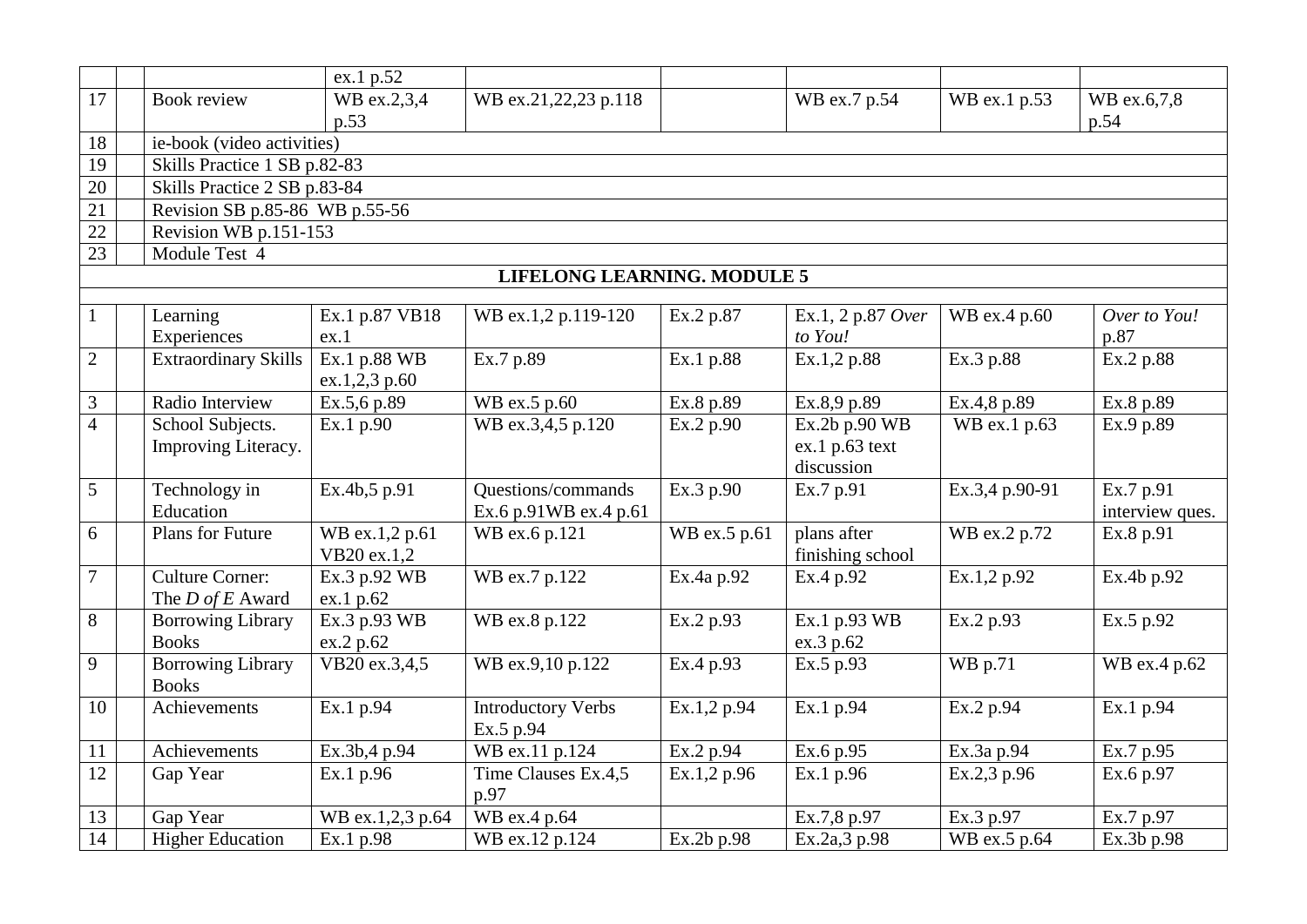| 15              | <b>Higher Education</b>          | WB ex.1,2,p.65                 | WB ex.13 p.124                       | Ex.5 p.98     | Ex.4 p.98       | WB ex.3,4 p.65 | Ex.4 p.98      |  |  |  |  |  |
|-----------------|----------------------------------|--------------------------------|--------------------------------------|---------------|-----------------|----------------|----------------|--|--|--|--|--|
|                 |                                  |                                |                                      |               |                 |                | make notes     |  |  |  |  |  |
| 16              | <b>Curricular: PSHE</b>          | Ex.3,4 p.99                    | WB ex.2 p.68                         | Ex.5 p.99     | Ex.1,5 p.99     | Ex.2,5 p.99    | Ex.5b p.99     |  |  |  |  |  |
| $\overline{17}$ | Cooperative                      | WB ex.3,4,5 p.67               | WB p.70                              | WB ex.4 p.66  | WB ex.2 p.67    | WB ex.1 p.67   | WB ex.1 p.67   |  |  |  |  |  |
|                 | Learning                         |                                |                                      |               |                 |                | the table      |  |  |  |  |  |
| 18              | <b>School Issues</b>             | Ex.4 p.101                     | WB ex.2,3 p.73                       |               | Ex.8,9 p.68     | Ex.1,3 p.100   | Ex.7,8b p.68   |  |  |  |  |  |
| 19              | ie-book (video activities)       |                                |                                      |               |                 |                |                |  |  |  |  |  |
| 20              |                                  | Skills Practice 1 SB p.102-103 |                                      |               |                 |                |                |  |  |  |  |  |
| $\overline{21}$ | Skills Practice 2 SB p.104       |                                |                                      |               |                 |                |                |  |  |  |  |  |
| 22              | Revision SB p.105-106 WB p.72-73 |                                |                                      |               |                 |                |                |  |  |  |  |  |
| $\overline{23}$ | Revision WB p.154-156            |                                |                                      |               |                 |                |                |  |  |  |  |  |
| 24              | Module Test 5                    |                                |                                      |               |                 |                |                |  |  |  |  |  |
|                 |                                  |                                | <b>GETTING TO KNOW YOU. MODULE 6</b> |               |                 |                |                |  |  |  |  |  |
| 1               | Appearance and                   | Ex.1,2 p.107                   | WB ex.1,2,3 p.125                    | Ex.1,2 p.107  | Ex.3 p.107 Over | Writing Bank 6 | Over to You!   |  |  |  |  |  |
|                 | Character                        |                                |                                      |               | to You!         | ex.1,2         | p.107          |  |  |  |  |  |
| $\overline{2}$  | Changing                         | $\overline{Ex}$ .1a p.108 WB   | The Causative Ex.4                   | Ex.1a,2 p.108 | Ex.1b p.108     | Ex.2 p.108     | Ex.1b p.108    |  |  |  |  |  |
|                 | Appearance                       | ex.1,2 p.74                    | p.109 WB ex.7,8 p.127                |               |                 |                |                |  |  |  |  |  |
| 3               | <b>Accept Yourselves</b>         | WB ex.3,4 p.74                 | WB ex.5 p.74                         | Ex.2 p.108    | Ex.7,8 p.109    | Ex.3 p.109     | Ex.8 p.109     |  |  |  |  |  |
|                 | As You Are!                      |                                |                                      |               |                 |                |                |  |  |  |  |  |
| $\overline{4}$  | Types of People.                 | Ex.1 p.110                     | Speculating and                      | Ex.2 p.110    | Ex.2 p.110      | Ex.2,3 p.110   | Ex.6 p.109     |  |  |  |  |  |
|                 | Character                        |                                | <b>Making Assumptions</b>            |               | Ex.6 p.109      |                |                |  |  |  |  |  |
|                 |                                  |                                | Ex.5 p.109                           |               |                 |                |                |  |  |  |  |  |
| 5               | Dealing with                     | WB ex.1 p.75                   | Clauses Ex. $4, 5, p.111$            | Ex.4 p.113    | Ex.6,7 p.111    | WB ex.2 p.75   | Ex.7 p.111     |  |  |  |  |  |
|                 | People                           |                                |                                      |               |                 |                |                |  |  |  |  |  |
| 6               | <b>Culture Corner</b>            | Ex.3,4 p.112 WB                | WB ex.3 p.75                         | Ex.1,5 p.112  | Ex.1 p.112      | Ex.2,5 p.112   | Ex.5p.112 read |  |  |  |  |  |
|                 |                                  | ex.1,2 p.76                    |                                      |               |                 |                | and make notes |  |  |  |  |  |
| $\overline{7}$  | Appearance.                      | VB 21-22 ex.1-6                | WB ex.14,15 p.130                    | Ex.1,2 p.107  | VB22 ex.7       | WB ex.16 p.130 | VB22 ex.7      |  |  |  |  |  |
|                 | Revision                         |                                |                                      |               |                 |                |                |  |  |  |  |  |
| 8               | Rearranging an                   | Ex.1,3 p.113                   | WB 12,13 p.128                       | Ex.2 p.113    | Ex.1,5 p.113    | Ex.2 p.113     | Ex.6 p.112     |  |  |  |  |  |
|                 | Appointment                      |                                | <b>Assumptions</b>                   |               |                 |                |                |  |  |  |  |  |
|                 |                                  |                                | Deductions                           |               |                 |                |                |  |  |  |  |  |
| 9               | Rearranging an                   | WB ex.3 p.76                   | WB ex.17,18 p.131                    | Ex.2 p.113    | WB ex.5 p.76    | WB ex.4 p.75   | WB ex.5 p.76   |  |  |  |  |  |
|                 | Appointment                      |                                |                                      |               |                 |                |                |  |  |  |  |  |
| 10              | <b>Body Language</b>             | VB23 ex.1,2                    | WB ex.19,20,21 p.130                 | Ex.1a,2 p.114 | Ex.1b p.114     | WB ex.4 p.77   | Ex.1b p.114    |  |  |  |  |  |
|                 |                                  | Ex.4 p.115                     |                                      |               |                 | Ex.2 p.114     |                |  |  |  |  |  |
| 11              | <b>Body Language</b>             | WB ex. 1,2,3 p.77              | WB ex.22,23,24 p.132                 | Ex.2 p.114    | Ex.6,7 p.115    | Ex.3 p.115     | Ex.7 p.115     |  |  |  |  |  |